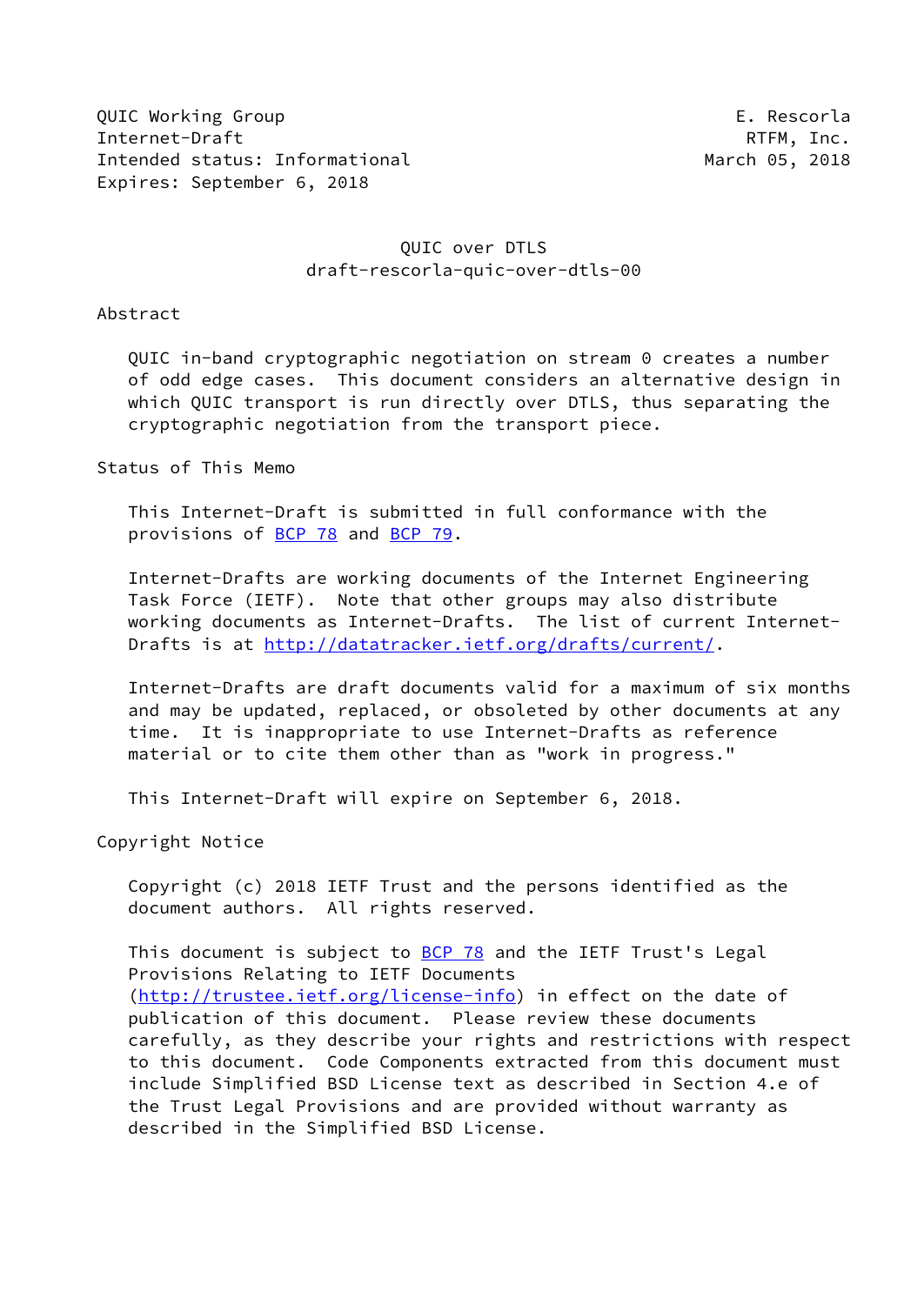# <span id="page-1-1"></span>Table of Contents

| 2.                                                   | $\overline{4}$<br>$\underline{6}$ |
|------------------------------------------------------|-----------------------------------|
|                                                      |                                   |
| 2.1.                                                 |                                   |
| DTLS Reliability and ACKs<br>2.1.1.                  | $\overline{6}$                    |
|                                                      | $\underline{6}$                   |
| $2.1.3$ . QUIC Reliability and ACKs                  | $\underline{6}$                   |
| 2.2.                                                 | $\overline{1}$                    |
| Transport Parameters<br>2.3.                         | $\underline{8}$                   |
| Key Changes and New Session Ticket<br>2.4.           | 8                                 |
| 2.5.                                                 | 9                                 |
| 3. Required Changes to DTLS                          | $\overline{9}$                    |
| 3.1.                                                 | $\overline{9}$                    |
| Obfuscation Negotiation Packet<br>3.2.               | 11                                |
| Packet Header Encryption<br>3.3.                     | 11                                |
| 3.4.                                                 |                                   |
| 4. Required Changes to QUIC Documents 12             |                                   |
| 4.1.                                                 |                                   |
| 4.2.                                                 |                                   |
| 4.3.                                                 |                                   |
| 4.4.                                                 | 13                                |
| $\underline{5}$ . Potential Additional Benefits      | 13                                |
| 5.1.                                                 | 13                                |
| More Straightforward Demuxing $\frac{13}{2}$<br>5.2. |                                   |
| Potential Points of Concern 13<br>6.                 |                                   |
| Record Size/Overhead 14<br>6.1.                      |                                   |
| Status of DTLS 1.3 Maturity 14<br>6.2.               |                                   |
| 6.3.                                                 |                                   |
| Crypto Layer Agility 15<br>6.4.                      |                                   |
| 7.                                                   | 15                                |
| 8.                                                   | 16                                |
| 9.                                                   |                                   |
|                                                      |                                   |
| Normative References 16<br>10.1.                     |                                   |
| 10.2. Informative References 17                      |                                   |
|                                                      | 17                                |

# <span id="page-1-0"></span>[1](#page-1-0). Introduction

QUIC [\[I-D.ietf-quic-transport](#page-17-5)] [\[I-D.ietf-quic-tls](#page-17-6)] as currently designed performs cryptographic negotiation by sending TLS 1.3 [\[I-D.ietf-tls-tls13\]](#page-18-2) traffic directly in stream 0. This design was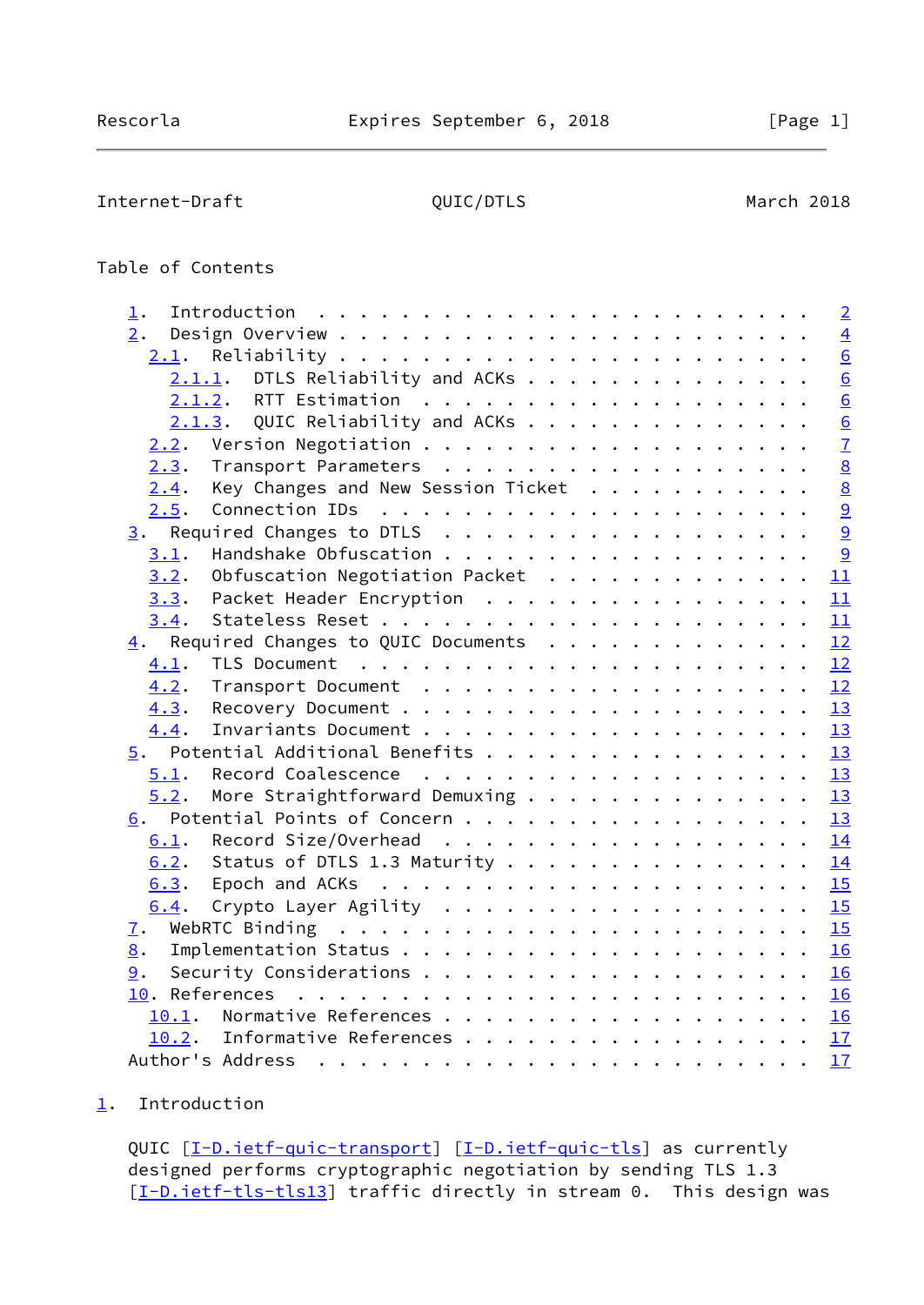the result of desiring to have tight coupling between the cryptographic handshake and the transport and has a number of advantages in that it allows the TLS 1.3 flow to take advantage of QUIC's transport services, in particular reliable in-order delivery,

Rescorla **Expires September 6, 2018** [Page 2]

Internet-Draft QUIC/DTLS March 2018

 RTT estimation, etc. However, it also results in several unpleasant corner cases:

- o The cryptographic handshake stream is subject to a variety of odd rules, such as:
	- $*$  Stream 0 is unencrypted at the beginning of the connection, but encrypted after the handshake completes.
	- \* Stream 0 is not subject to flow control; it can exceed limits and goes into negative credit after the handshake completes.
	- \* Retransmission of stream 0 frames from lost packets needs special handling to avoid accidentally encrypting them.
	- \* Stream 0 offsets are reset after the server sends a Retry packet. This creates special handling rules for the stream.
- o The QUIC stack needs tight coupling with the TLS stack to know, for instance, whether the TLS stack sent SH or HRR, or where the boundaries are between flights. See, Issue #1094 for an example of this kind of problem.
- o There are complicated rules about which packets can ACK other packets, as both cleartext and ciphertext ACKs are possible.
- o The interaction of the state machine advancing (which makes clear that packets have received) and ACKs is confusing. For instance, it is possible to respond to an Initial packet but not ACK it. The semantics of this are unclear.
- o There are complicated rules for how to handle 0-RTT (and especially 0-RTT failures).
- o The stack needs to continue to service stream 0 indefinitely in order to gather NewSessionTicket messages.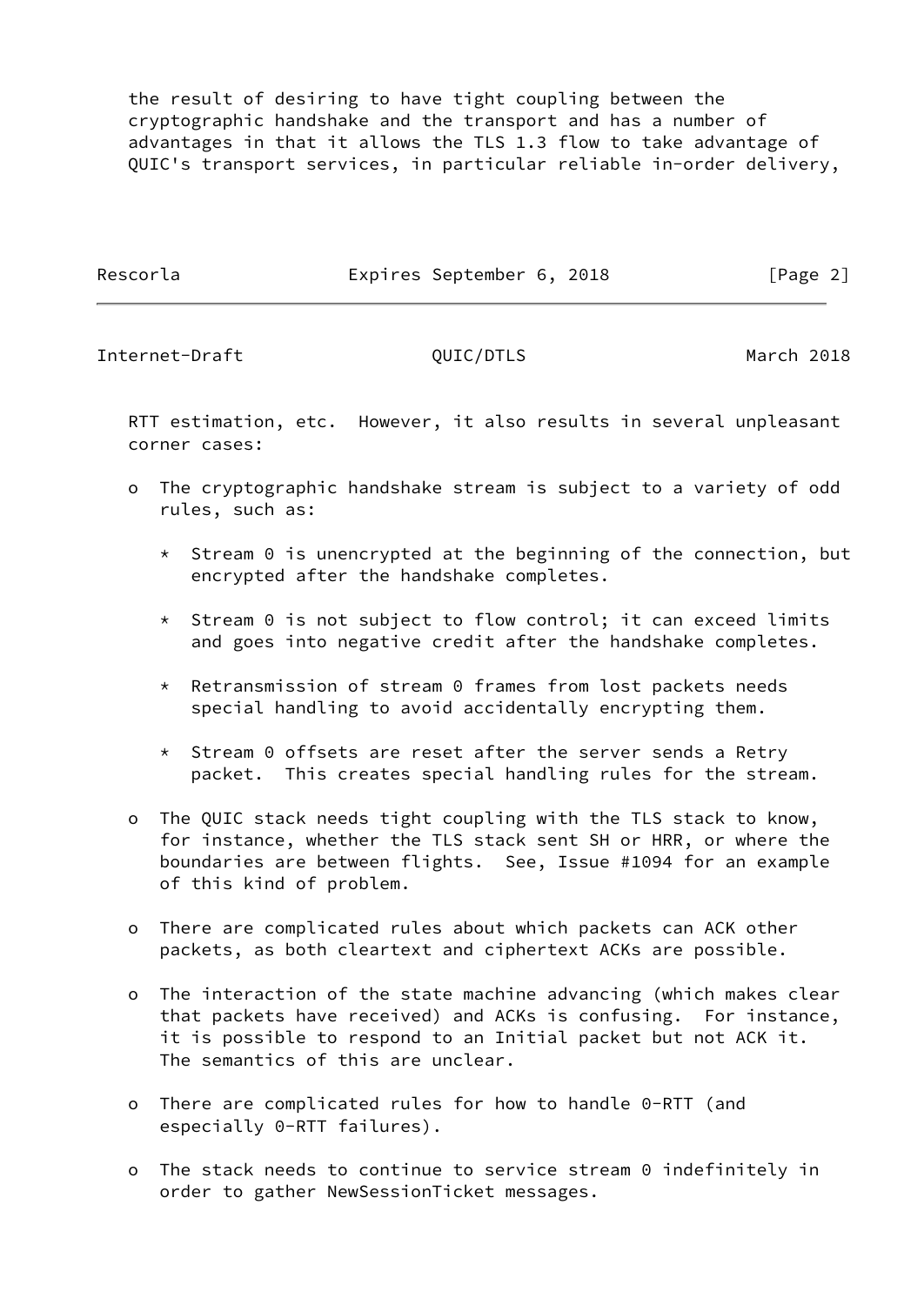o QUIC version negotiation isn't authenticated, so it is retroactively authenticated during the TLS handshake.

 This document considers a design at the other end of the spectrum, which is to layer QUIC transport over DTLS 1.3 [\[I-D.ietf-tls-dtls13](#page-17-7)] (with some small pieces of coupling). This design addresses most of the corner cases described above, although it does introduce some new issues which must be considered.

| Rescorla | Expires September 6, 2018 |  | [Page 3] |
|----------|---------------------------|--|----------|
|----------|---------------------------|--|----------|

<span id="page-3-1"></span>Internet-Draft QUIC/DTLS March 2018

<span id="page-3-0"></span>[2](#page-3-0). Design Overview

 The current QUIC/TLS integration treats TLS as a module which gets a lot of its services from QUIC. I.e., something like this:

|              | <b>TLS</b> | App<br>Data |  |
|--------------|------------|-------------|--|
| Other Frames | Streams    |             |  |
|              | Envelope   |             |  |
|              | UDP        |             |  |
|              |            |             |  |

Figure 1: Current QUIC Architecture

 This creates a relatively complicated interaction, as shown in the following diagram from [\[I-D.ietf-quic-tls](#page-17-6)].

|      | ------ Handshake ------>     |     |
|------|------------------------------|-----|
|      | <-- Validate Address ---     |     |
|      | -- OK/Error/Validate -->     |     |
|      | $ $ <----- Handshake ------- |     |
| OUIC | ------ Validate ------->     | TLS |
|      |                              |     |
|      |                              |     |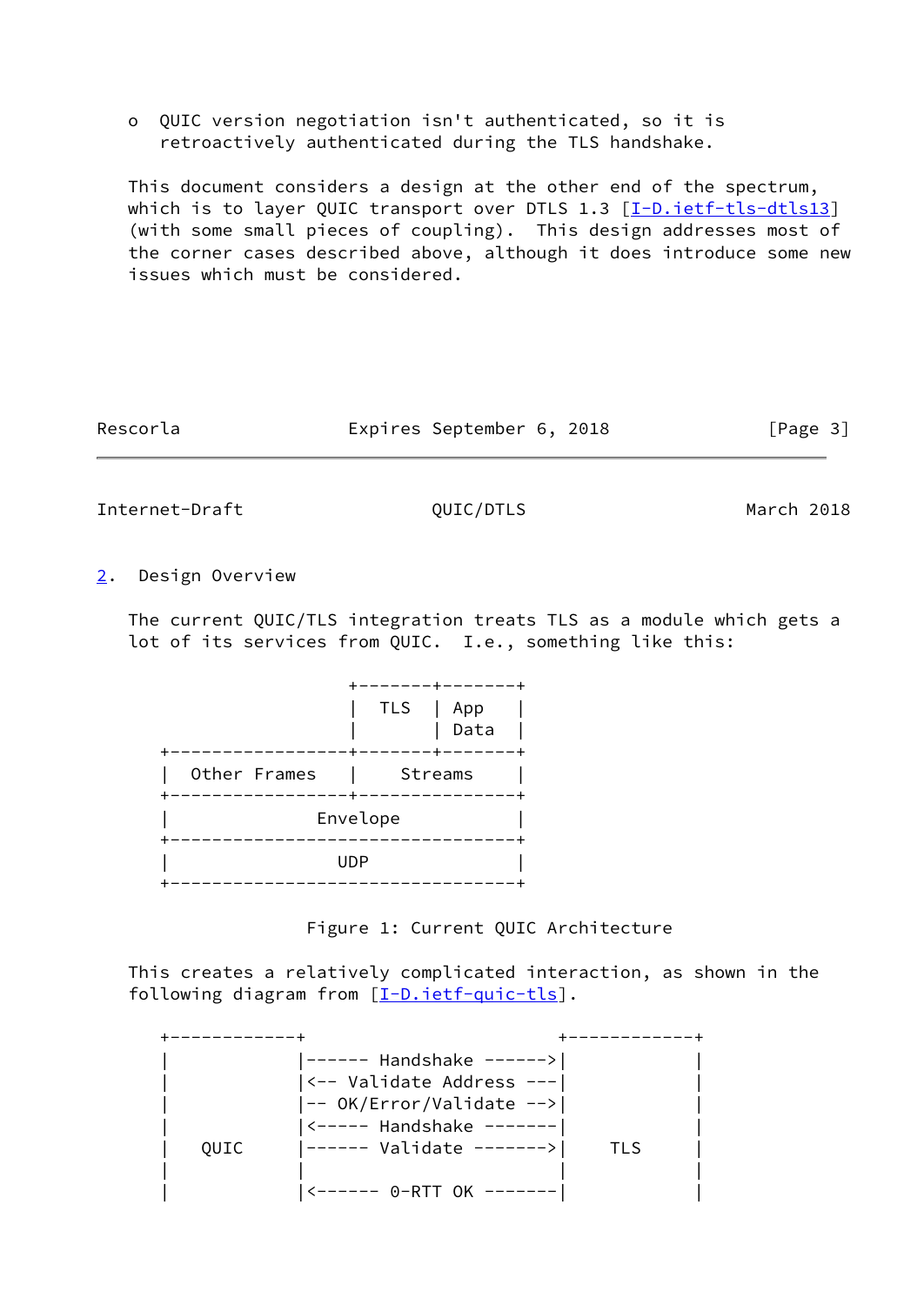

### Figure 2: QUIC/TLS Interactions

 In the design proposed by this document, we have a more natural layered structure, similar to that of HTTP2 over TLS. I.e.,

Rescorla **Expires September 6, 2018** [Page 4]

Internet-Draft QUIC/DTLS March 2018

| QUIC        |  |
|-------------|--|
| <b>DTLS</b> |  |
| <b>UDP</b>  |  |
| IP          |  |
|             |  |

Figure 3: QUIC over DTLS architecture

 Of course, you still need some signaling between QUIC and DTLS, but it's largely the conventional signaling that any application protocol over TLS needs. Specifically:

- o It's possible to send data (in 0-RTT or 1-RTT)
- o The handshake is complete
- o Here are the cryptographic parameters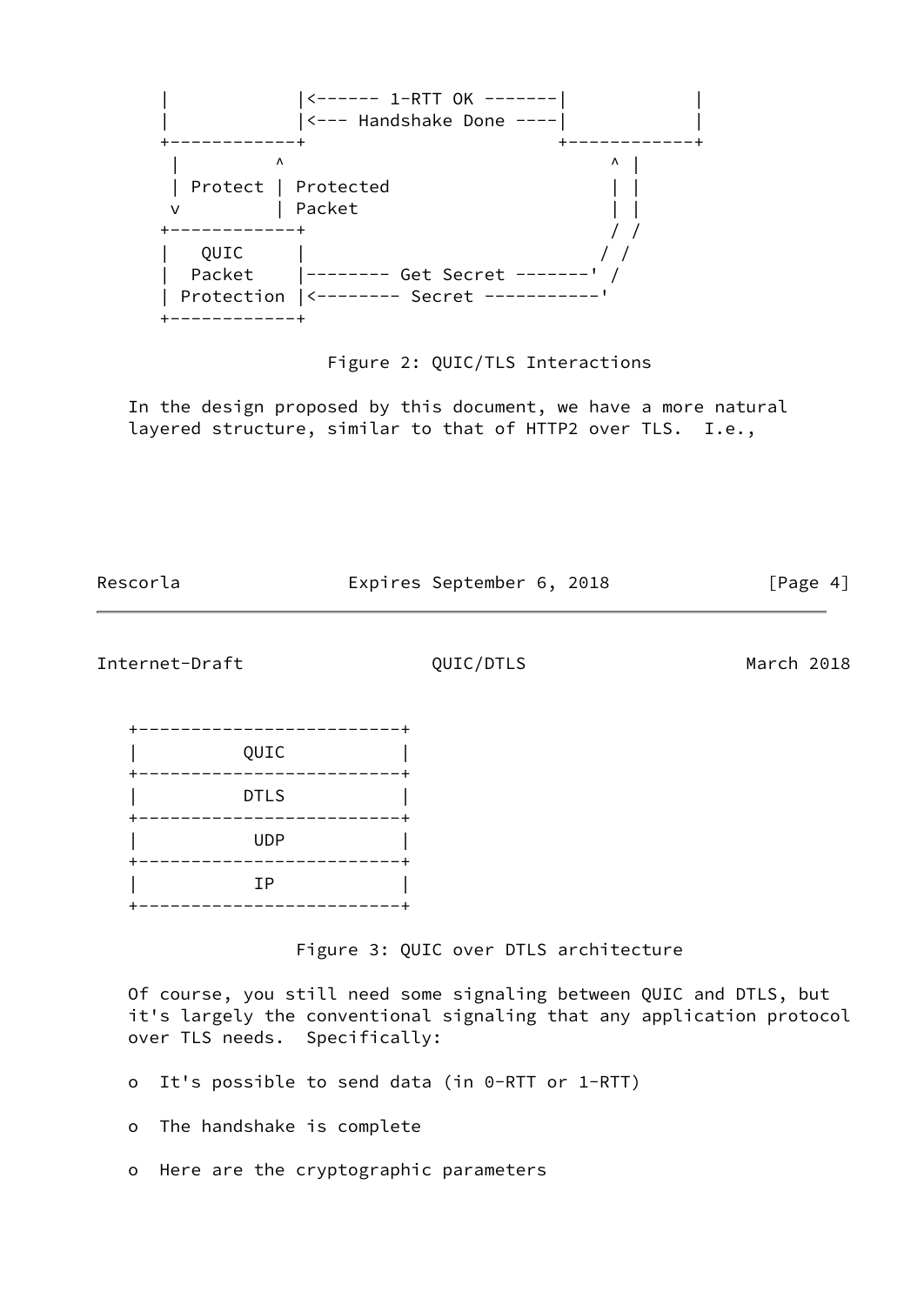o The record number that corresponds to a given piece of data.

 The only real special accommodation needed is to carry the QUIC transport parameters, which you already needed in the current design (although it's not shown). You may also want to expose DTLS's RTT estimates to QUIC (see  $Section 2.1.2$ ) but this is not necessary to have a functional system.

 Operationally, this is straightforward. You negotiate DTLS and then send QUIC frames over DTLS as type application data, as shown in Figure 4.

| Client     | Server |
|------------|--------|
|            |        |
|            |        |
|            |        |
| <b>FTN</b> |        |
|            |        |

Figure 4: Simple QUIC over DTLS

 The payload of each application data DTLS record consist of QUIC frames laid end to end, precisely as in current QUIC packets. Because DTLS application data is always encrypted, this means that the QUIC frames themselves are also encrypted.

| Rescorla | Expires September 6, 2018 | [Page 5] |
|----------|---------------------------|----------|
|----------|---------------------------|----------|

<span id="page-5-0"></span>Internet-Draft QUIC/DTLS March 2018

When 0-RTT is used, things are as you expect, namely that QUIC frames can be sent in the early data, as shown in Figure 5. If  $0$ -RTT is rejected, then the frames can just be treated as lost and retransmitted, though you probably want to do so immediately and some care must not be taken to let this modify your congestion state.

Client Server Server Server Server Server Server Server Server Server Server Server Server Server Server Serve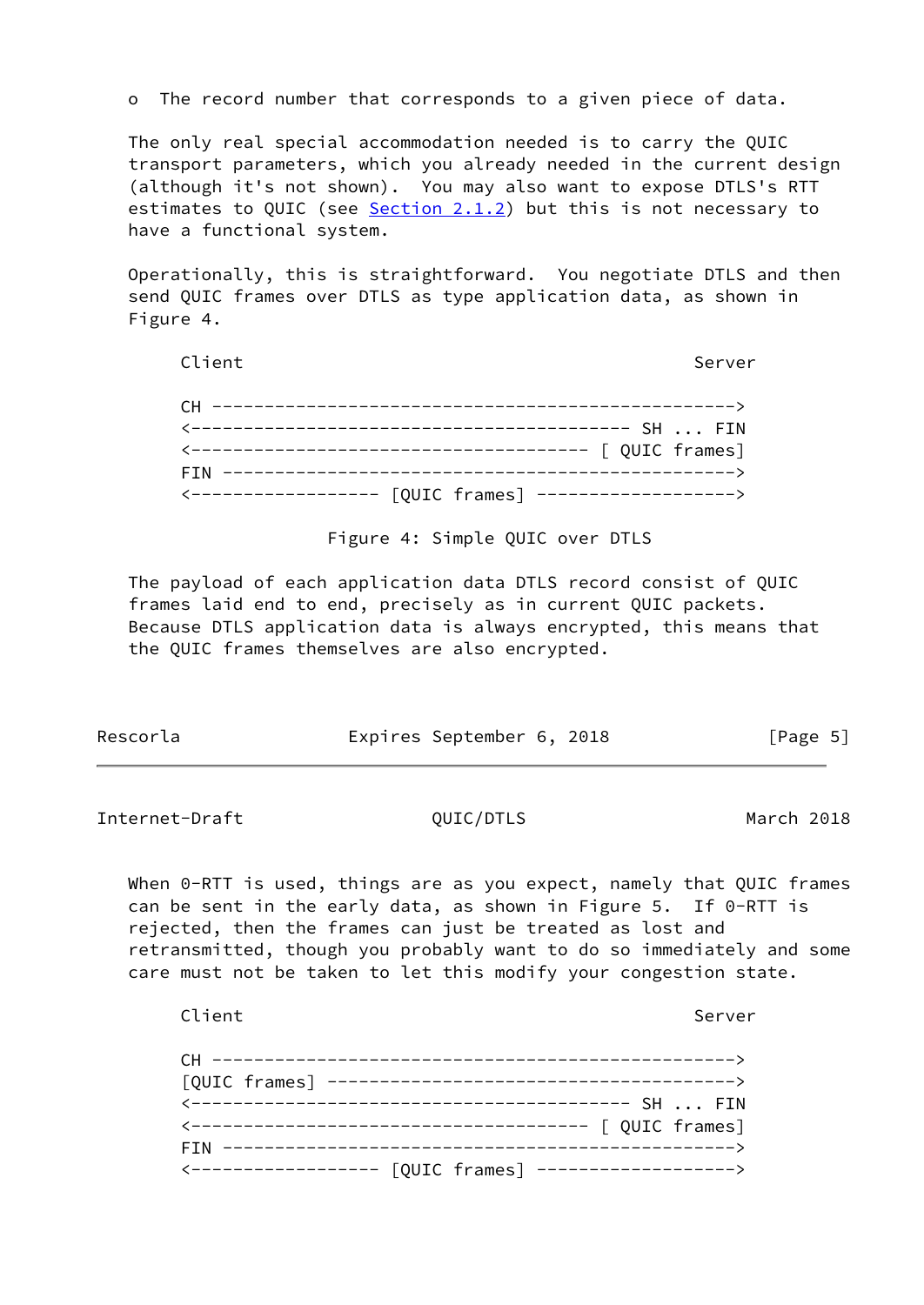### <span id="page-6-0"></span>[2.1](#page-6-0). Reliability

### <span id="page-6-1"></span>[2.1.1](#page-6-1). DTLS Reliability and ACKs

 In this design, DTLS takes care of its own reliability for the handshake (and for post-handshake messages) via a timeout and retransmission scheme, including ACKs. DTLS ACKs apply only to handshake records and so simply don't apply to QUIC frames at all. DTLS ACKs apply to both encrypted and unencrypted handshake records.

### <span id="page-6-2"></span>[2.1.2](#page-6-2). RTT Estimation

 One virtue of the current deisgn is that you get an RTT estimate from the QUIC congestion control machinery for packets that are sent during the handshake phase. Naively you would lose this, but DTLS actually gives you a primitive estimate of this via its own reliability mechanisms and ACKs. So the natural thing to do here is to have the DTLS implementation derive an RTT estimate from the DTLS handshake from the first round trip in each direction and then provide it to the QUIC part of the stack as an initial estimate.

### <span id="page-6-3"></span>[2.1.3](#page-6-3). QUIC Reliability and ACKs

 By contrast, QUIC ACKs only apply to application data records (which contain encrypted QUIC frames) and are just sent with whatever the current DTLS epoch is.

 One subtlety here is what the QUIC ACKs acknowledge, because we no longer have QUIC packets. One way of handling this would be to have packet numbers as a header inside each application data record, i.e.,:

| Rescorla | Expires September 6, 2018 |  | [Page 6] |  |
|----------|---------------------------|--|----------|--|
|          |                           |  |          |  |

<span id="page-6-4"></span>Internet-Draft QUIC/DTLS March 2018

[Packet Number] [Frame] [Frame]... [Frame]

 However, this wastes space, so a better approach is to just refer to the DTLS record number. This is the primary piece of layer violation in this design in that the QUIC stack will need to be aware of:

o Which DTLS record number a given frame went out on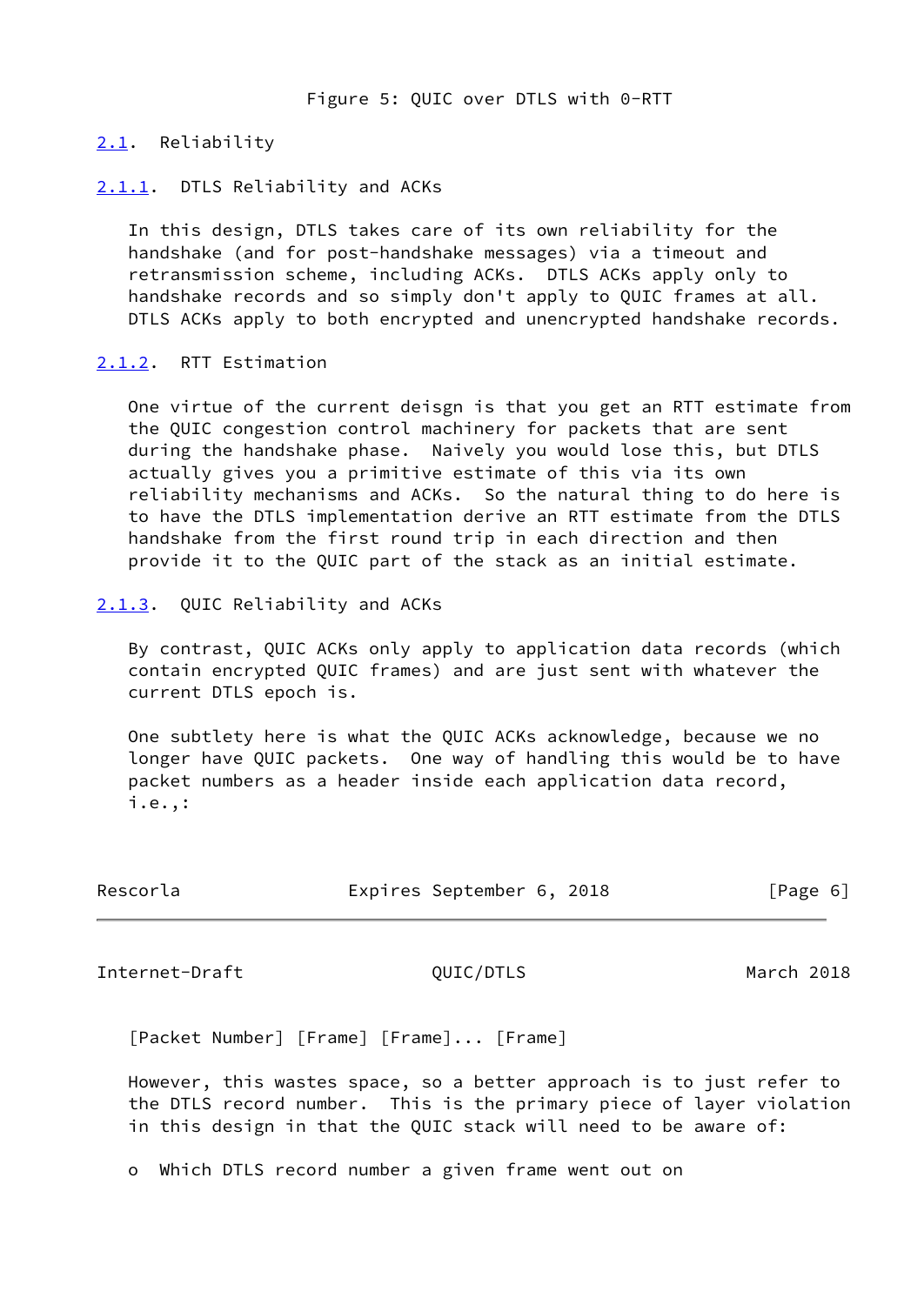o Which DTLS record number a given frame came in on

This is a tiny bit ugly, but isn't complicated to implement.

<span id="page-7-0"></span>[2.2](#page-7-0). Version Negotiation

In current QUIC, you negotiate two versions:

- o The QUIC version by having the client propose a version and then the server corrects it.
- o The TLS version which is negotiated by having the client propose all its versions and then the server selects one.

 When we reorder QUIC and DTLS, a different design is appropriate. DTLS currently doesn't encrypt the ClientHello, so obfuscation does not immediately become an issue, and instead we can have both QUIC and DTLS versions negotiated in the customary way, namely: the client proposes two sets of versions:

o DTLS versions in "supported\_versions"

o QUIC versions in "quic\_versions" (new)

And then the server chooses its preference for both of them.

 Assuming that we want to continue to have handshake obfuscation, we will need to modify DTLS to allow this (more details about this in [Section 3.1](#page-9-3)), and then we can adopt the current scheme with a small set of modifications.

- o The records containing the ClientHello and ServerHello contain a DTLS version. This reflects the version of DTLS whose obfuscation constants are in use.
- o If the server recognizes that version, then it simply decrypts the handshake messages and does DTLS version negotiation mechanism (see Figure 6).

Rescorla **Expires September 6, 2018** [Page 7]

<span id="page-7-1"></span>Internet-Draft QUIC/DTLS March 2018

o If the server doesn't recognize that version, it sends a VN packet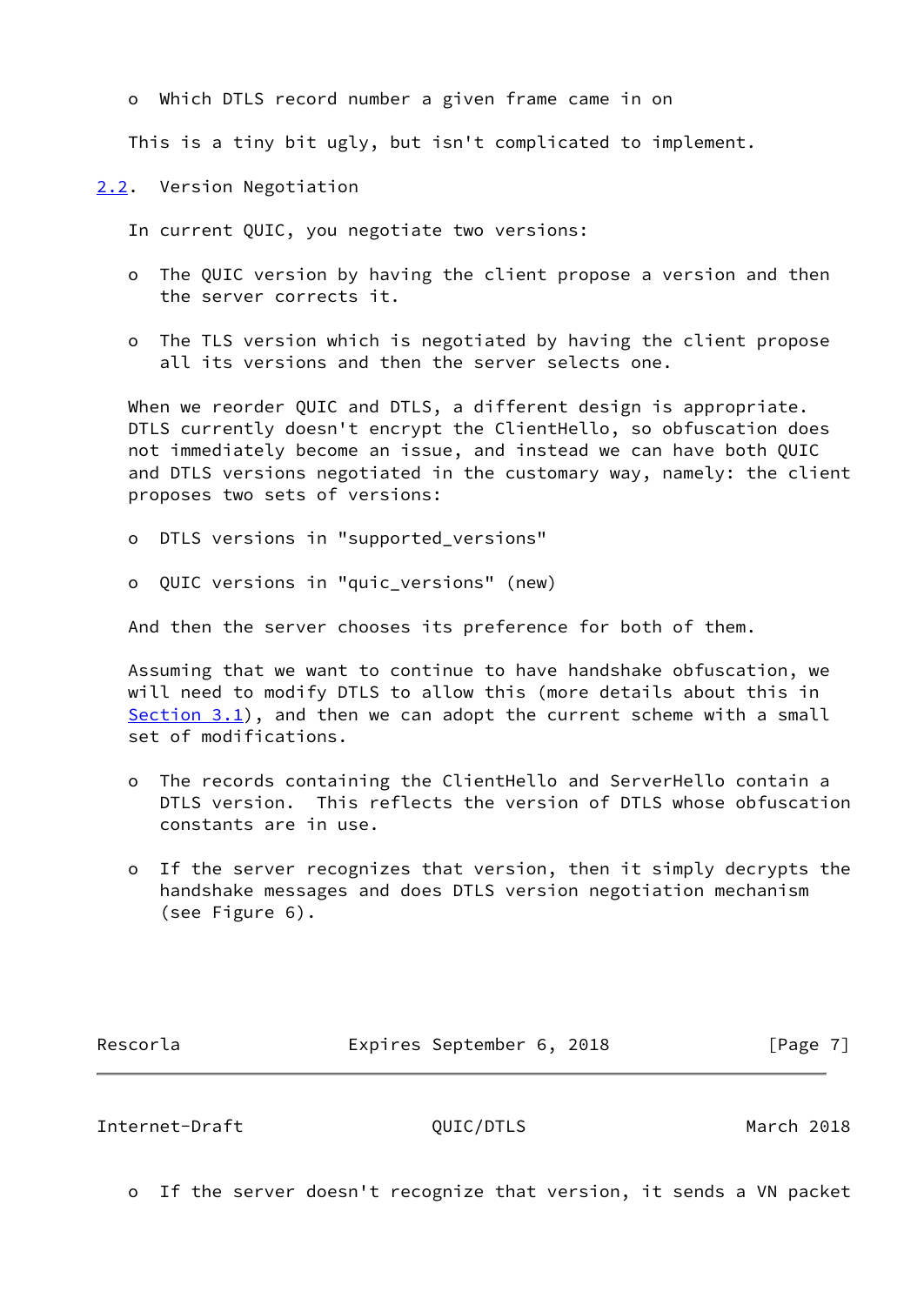as with current QUIC (we would need to add this to DTLS). The client then re-sends the ClientHello except obfuscated with a different version. Note that you use the same ClientHello.supported\_versions and so an attacker cannot impact DTLS version negotiation (see Figure 7).

Client Server Server Server Server Server Server Server Server Server Server Server Server Server Server Serve

CH version =  $A[supported_versions = A, B, C]$  -------->  $\leftarrow$ -------------- SH version = B [supported\_version = B]

Figure 6: Version negotiation with compatible obfuscation

Client Server Server Server Server Server Server Server Server Server Server Server Server Server Server Serve

CH version = A[supported versions = A, B, C] ---------> <--------------------------------- VN versions = [B, C] CH version =  $B[supported_versions = A, B, C]$  -------->  $\leftarrow$ -------------- SH version = B [supported version = B]

Figure 7: Version negotiation with incompatible obfuscation

 Note that this design is 1-RTT faster than the current design in cases where the server has changed it's preferred version. In current QUIC, that results in a VN, but here the server can just remember the old constants, decrypt the record, and proceed with negotiation as usual.

<span id="page-8-0"></span>[2.3](#page-8-0). Transport Parameters

 The QUIC transport parameters can be negotiated in DTLS extensions as they currently are.

<span id="page-8-1"></span>[2.4](#page-8-1). Key Changes and New Session Ticket

 Because the QUIC frames are carried over DTLS, the DTLS stack naturally reads and writes DTLS records that are not carrying application data (primarily handshake) as well. This means that post-handshake messages such as KeyUpdate and NewSessionTicket just work naturally: the peer sends them and the DTLS stack consumes them, transparently to the QUIC stack. Note that this is an improvement over the current design, in which the QUIC stack needs to continue to pass data back and forth to the TLS stack on stream 0. Key changes just take effect according to the DTLS schedule.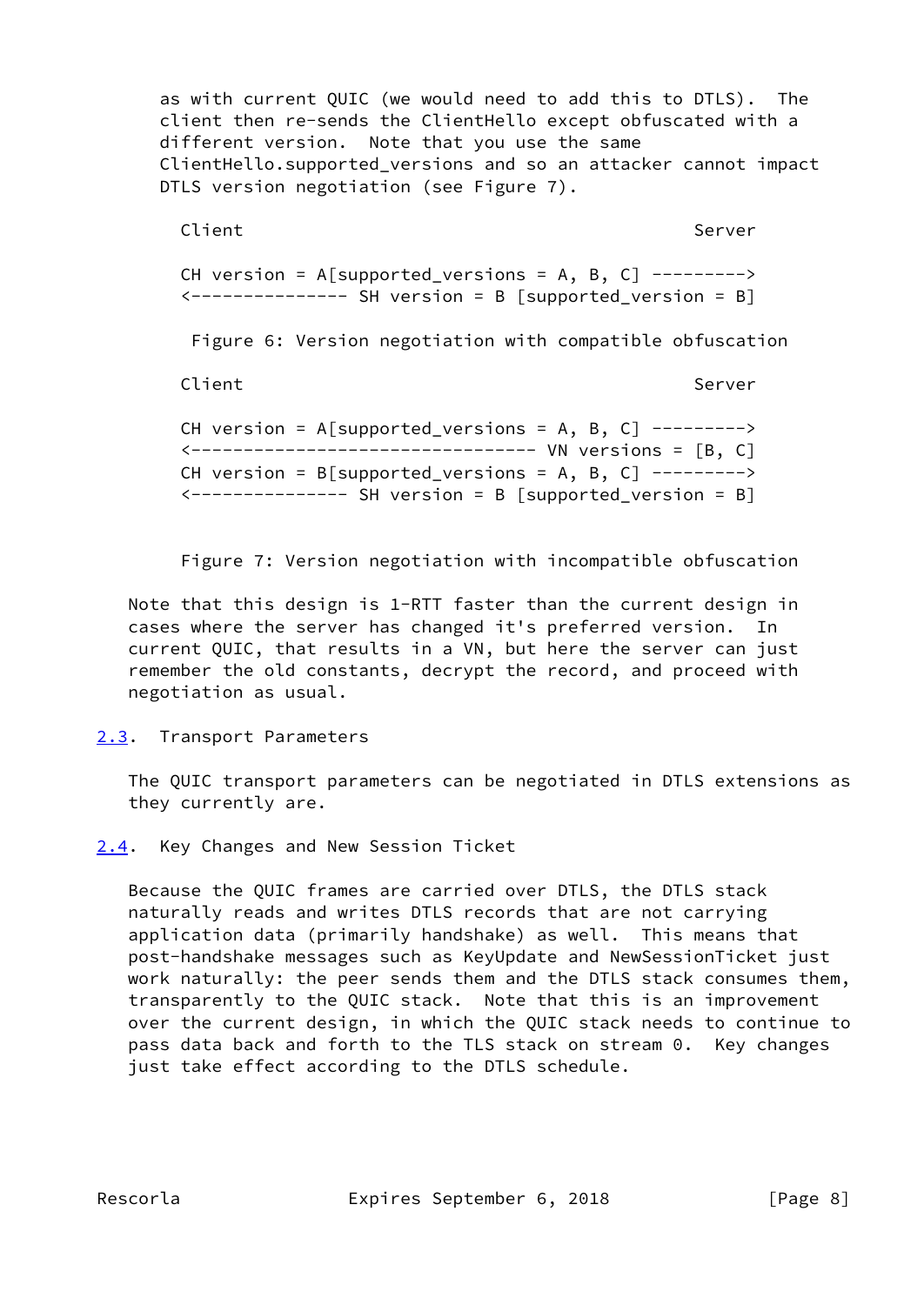<span id="page-9-1"></span><span id="page-9-0"></span>[2.5](#page-9-0). Connection IDs

 DTLS 1.3 has no native support for connection IDs, but instead has farmed it out to a separate draft [[I-D.ietf-tls-dtls-connection-id](#page-17-8)]. That draft takes a slightly different strategy from QUIC in which both sides provide the connection ID for the peer to use to send to them. However, we are currently considering precisely such a design in QUIC (see<https://github.com/quicwg/base-drafts/issues/1089>) in which case, much of the design would drop into place.

 The remainder of this document assumes that we are using asymmetric connection IDs, as that seems like the direction we are going, but this part of DTLS is still under active design and so could presumably be modified to support QUIC's needs.

<span id="page-9-2"></span>[3](#page-9-2). Required Changes to DTLS

 Some modest changes would be needed for DTLS to ensure parity with the current QUIC design. These changes would reuse design work we have already done for QUIC.

 In addition to the existing DTLS 1.3 capabilities and the connection ID work, the following changes are needed:

- o Handshake Obfuscation, [Section 3.1](#page-9-3)
- o Obfuscation Negotiation, [Section 3.2](#page-11-0)
- o Packet Number Encryption, [Section 3.3](#page-12-0)
- o Stateless Reset, [Section 3.4](#page-12-1)

 These would each add a generic capability to DTLS that could be used by other protocols.

### <span id="page-9-3"></span>[3.1](#page-9-3). Handshake Obfuscation

 As noted above, DTLS does not presently encrypt the ClientHello and ServerHello messages (the remainder of the messages are in the clear). However, there's an elegant way to handle this, as suggested by Martin Thomson, which is to define the format of DTLSPlaintext as being version specific. Recall the standard DTLSPlaintext: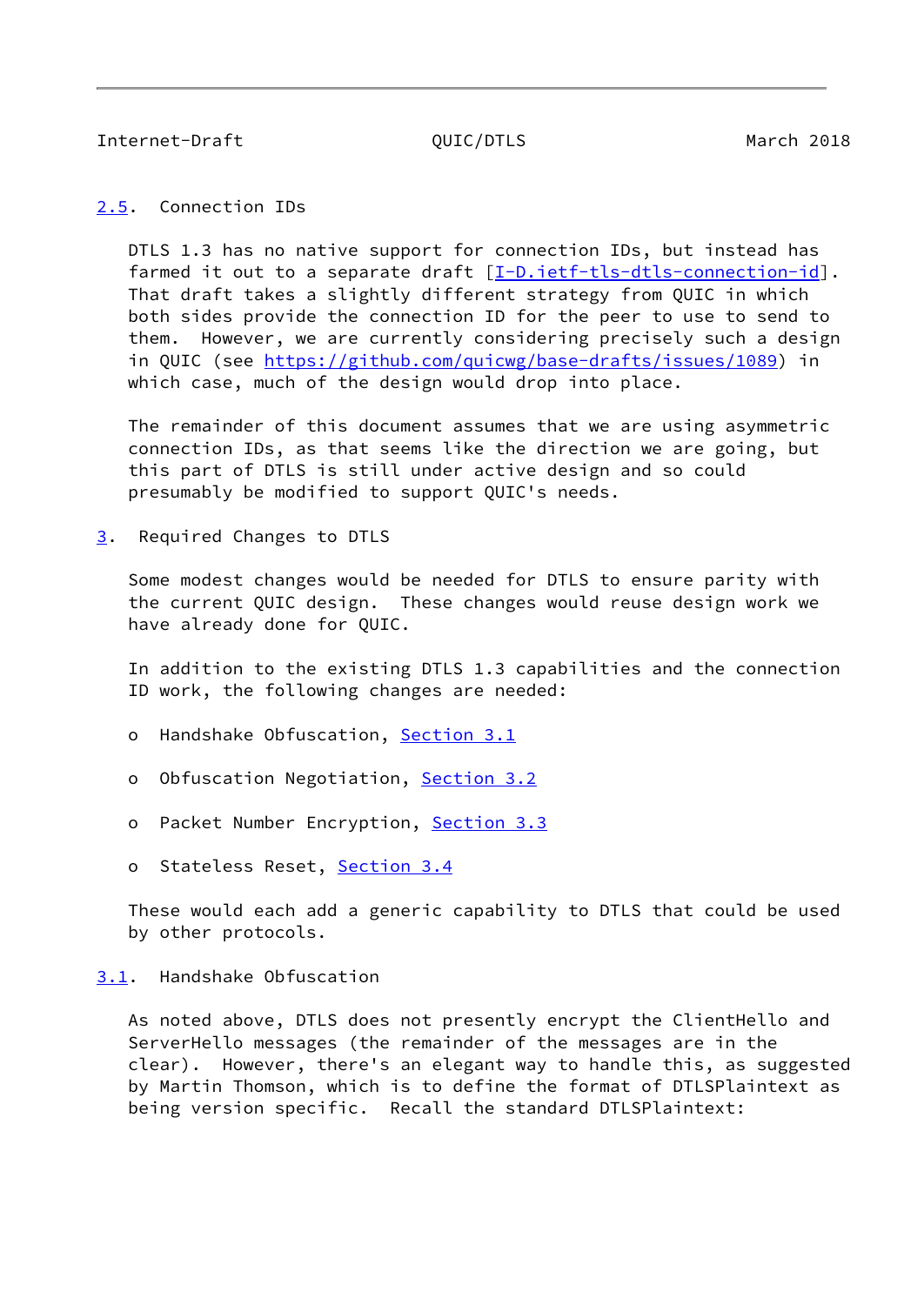struct { ContentType type; ProtocolVersion version; uint16 epoch = 0 // DTLS field uint48 sequence\_number; // DTLS field uint16 length; opaque fragment[DTLSPlaintext.length]; } DTLSPlaintext;

We can simply declare that when DTLSPlaintext.version is set to 1.3 or above, we instead have:

```
 struct {
    ContentType opaque_type = handshake; // Real CT inside the encryption
    ProtocolVersion version;
    opaque dst_conn_id<0..255>
    opaque src_conn_id<0..255>;
    uint16 epoch = 0 // DTLS field
    uint48 sequence_number; // DTLS field
    uint16 length;
    opaque encrypted_record[length];
} DTLSHandshakeCiphertext;
```
 This format would be used only for the initial handshake and any alerts or acks it generates (i.e., data in epochs 0, 1, and 2). For epoch 0 (what would be plaintext in TLS 1.3), the obfuscation is done essentially as with QUIC, i.e., with a KDF keyed with a per connection function and the dst CID. For all other epochs, you encrypt just as you would with DTLS 1.3 today.

 Note the difference here from TLS 1.3 in which these packets get type=handshake, which with the record version tells us that the CID variant is in use.

 Note that this is essentially the same structure here as I recently proposed for asymmetric CIDs.

 An advantage of this design is that it has a natural "backward compatible mode" for DTLS where you can use the old format if you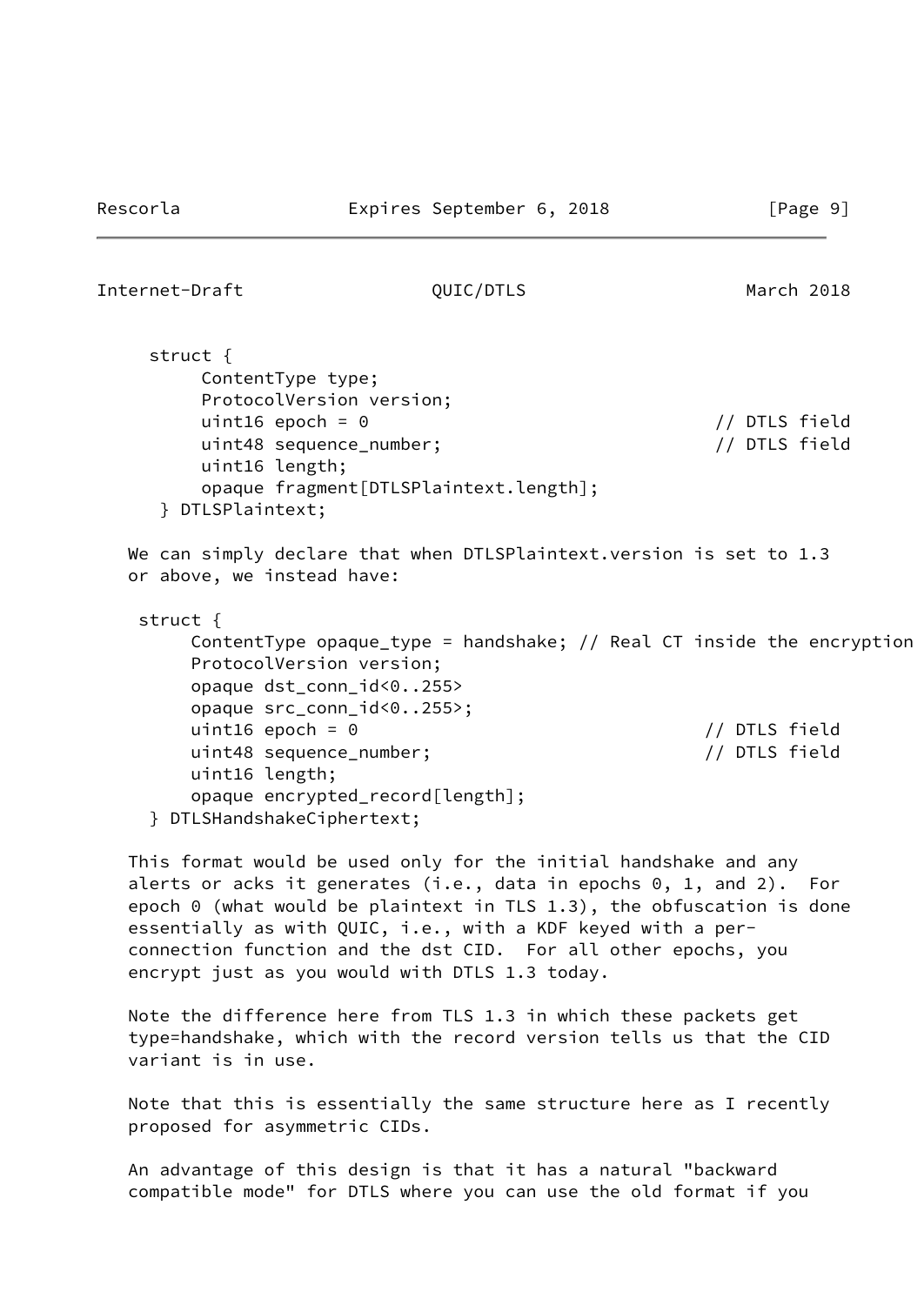don't know what the peer supports (conventional D/TLS behavior) but if you have a minimum version that's 1.3 or above you can get obfuscation.

[[OPEN ISSUE: Grease the length bytes.]]

Rescorla **Expires September 6, 2018** [Page 10]

<span id="page-11-1"></span>Internet-Draft QUIC/DTLS March 2018

<span id="page-11-0"></span>[3.2](#page-11-0). Obfuscation Negotiation Packet

 In the case that the client chooses an obfuscation scheme that the server does not understand, we need a way for the server to request a different obfuscation scheme.

 This is analogous to the QUIC Version Negotiation packet, but it only negotiates the choice of obfuscation. Because it is separate from the negotiation of the QUIC version, it can be much lighter weight.

 We can more or less directly steal the QUIC Version Negotiation scheme. That is, the server sends a list of supported versions in place of the packet payload:

| struct $\{$                                                           |
|-----------------------------------------------------------------------|
| ContentType opaque_type = handshake; // Real CT inside the encryption |
| ProtocolVersion version = $0$ ;                                       |
| opaque dst_conn_id<0255>                                              |
| opaque src_conn_id<0255>;                                             |
| uint16 epoch = $\theta$<br>// DTLS field                              |
| uint48 sequence_number;<br>// DTLS field                              |
| uint16 length;                                                        |
| uint16 supported_versions<2254>;                                      |
| DTLSObfuscationNegotiation;                                           |

 Unlike the current design, where authenticating version negotiation is critical, a downgrade attack only causes the ClientHello and ServerHello to be protected with a different obfuscation scheme. Because obfuscation does not affect the integrity of the protocol negotiation there is no need to add separate authentication for this exchange.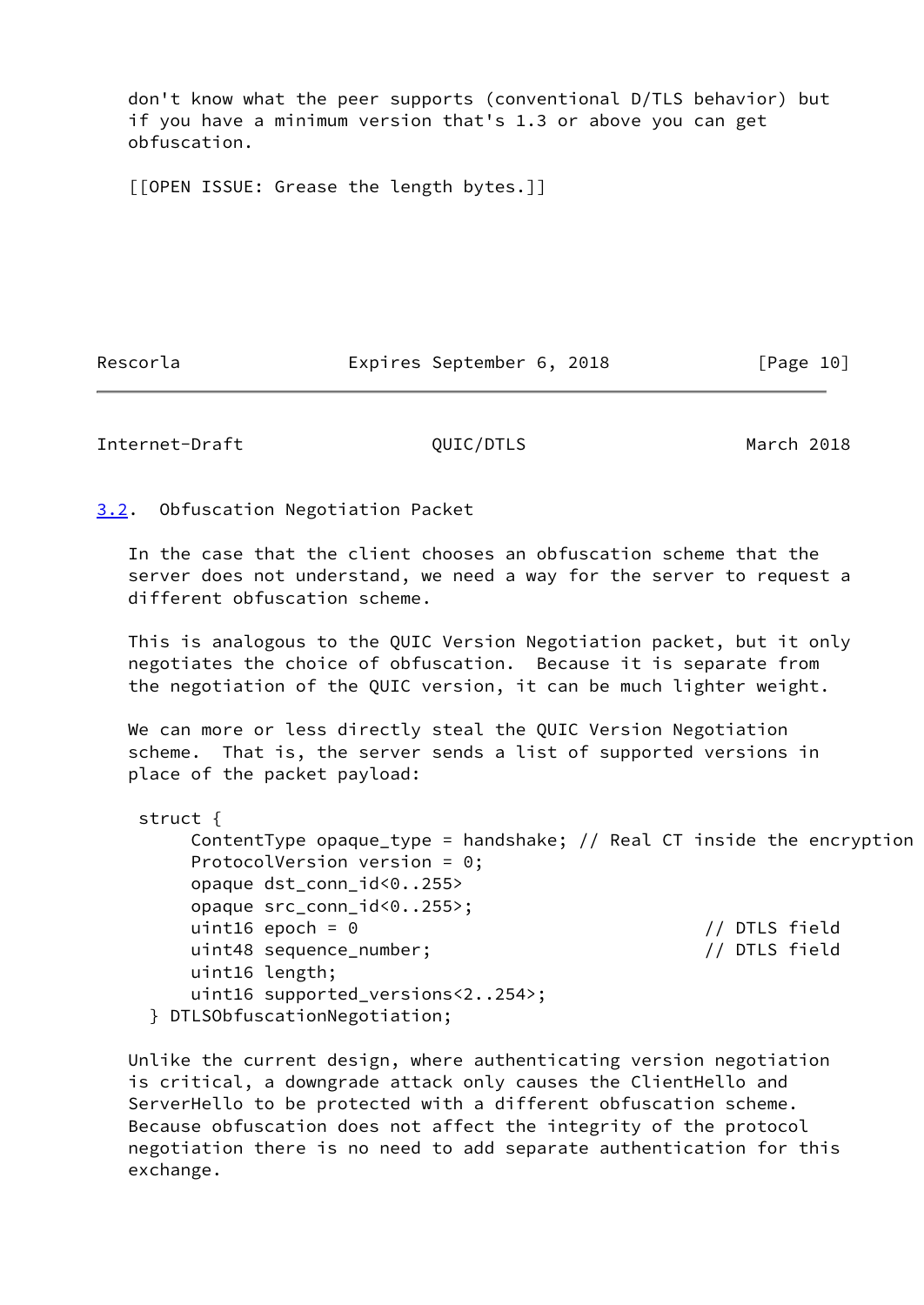### <span id="page-12-0"></span>[3.3](#page-12-0). Packet Header Encryption

 DTLS does not encrypt its packet number and also does not presently have sequence number gaps, which makes changing connection IDs for privacy of modest value. There's no reason we couldn't adapt the same techniques we have discussed using for QUIC, when we get those nailed down. Pretty much all the same issues apply to DTLS and QUIC here.

## <span id="page-12-1"></span>[3.4](#page-12-1). Stateless Reset

 As noted above, we would need to define stateless reset. The best way to do this is to define a new extension in Encrypted Extensions for this, so that it's usable for non-QUIC purposes. Otherwise the mechanics can be identical to the current QUIC design in Section 7.9.4 of [\[I-D.ietf-quic-transport](#page-17-5)].

| Rescorla | Expires September 6, 2018 |  | [Page 11] |  |
|----------|---------------------------|--|-----------|--|
|          |                           |  |           |  |

<span id="page-12-3"></span>Internet-Draft QUIC/DTLS March 2018

<span id="page-12-2"></span>[4](#page-12-2). Required Changes to QUIC Documents

 Obviously, we would require changes to the existing QUIC drafts to make this work. Primarily it's a matter of removal. This section covers the known changes.

<span id="page-12-4"></span>[4.1](#page-12-4). TLS Document

 This document is just removed entirely. We don't need it any more. This removes all or nearly all the crypto from QUIC, and in particular the somewhat complex key schedule, and leaves it in DTLS.

<span id="page-12-5"></span>[4.2](#page-12-5). Transport Document

Much of this document also goes away. Specifically:

- o We are folding the entire QUIC header into the DTLS header (and stealing a lot of stuff in the process) so basically all of [Section 5](#page-13-3) (Packet Types and Formats) away.
- o We carry frame types directly over DTLS, so [Section 6](#page-14-1) (Frames and Frame Types) stays,
- o Essentially all of **Section 7** (Life of a Connection) disappears, and is replaced by the DTLS CID and new version negotiation scheme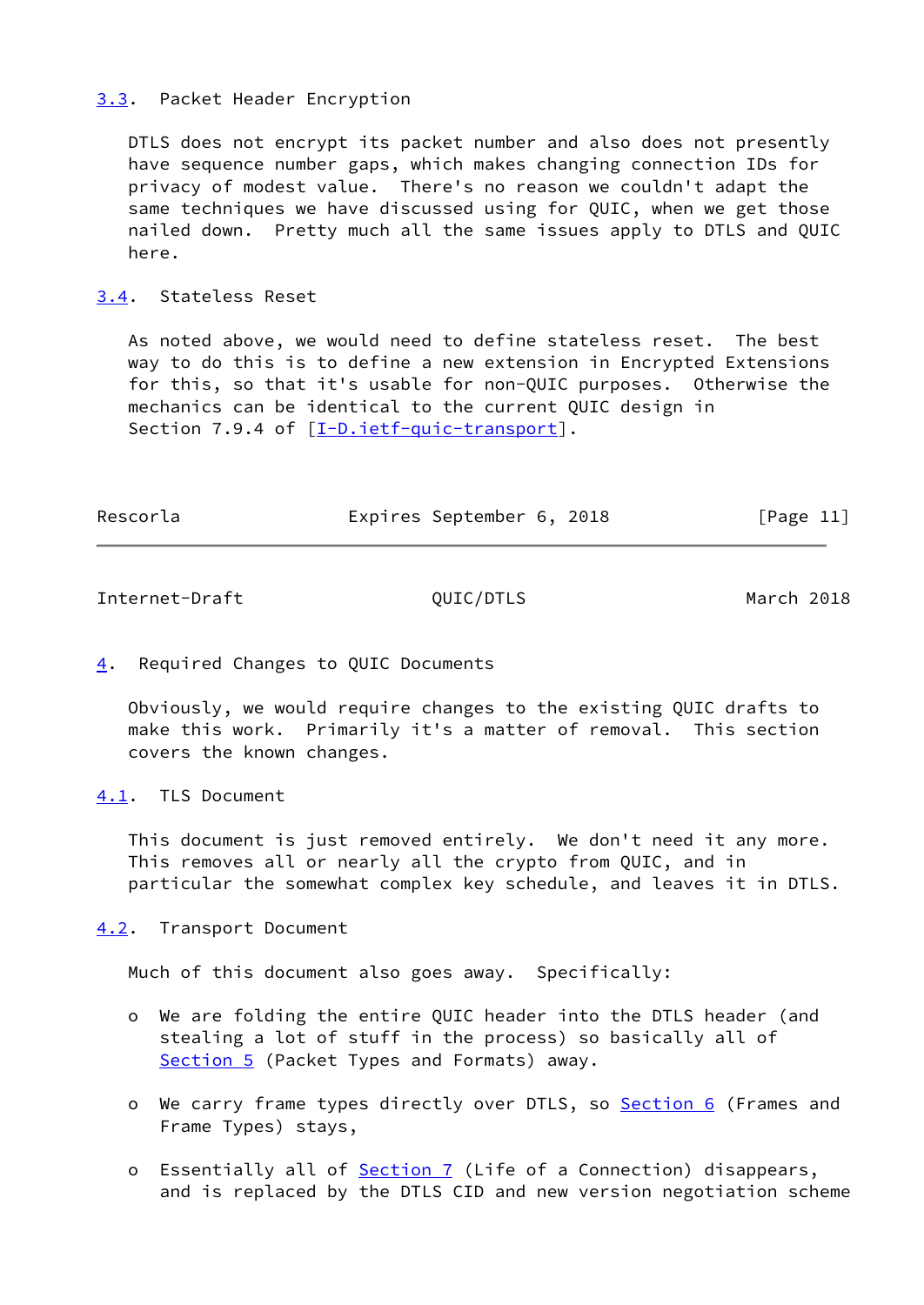carried in DTLS extensions (see [Section 2.2](#page-7-0)). The connection migration design works without modifications, so that would be retained. Similarly, once the DTLS connection is established, QUIC style connection close should be used, with the exception of stateless reset and (optionally) if the DTLS layer decideas to abort because of too many deprotection failures. The DTLS close notify was intended as unreliable and is therefore less capable than QUIC's close.

- o As noted above, ACKs stay essentially the same, but we will need to change the encoding a bit to handle epoch changes, as described in [Section 2.1.3](#page-6-3) and [Section 6.3](#page-15-1).
- o [Section 9](#page-17-2) (Packetization and Reliability), 10 (Streams), and 11 (Flow Control) also stay the same.
- o We'll want to trim down the error space (Section 12) a little bit because we'll want to use DTLS alerts for a lot of errors. This makes things easier because it avoids the confusion we have now about whether to send a QUIC error or a TLS alert.

| Rescorla | Expires September 6, 2018 |  | [Page 12] |  |
|----------|---------------------------|--|-----------|--|
|          |                           |  |           |  |

<span id="page-13-1"></span>Internet-Draft QUIC/DTLS March 2018

<span id="page-13-0"></span>[4.3](#page-13-0). Recovery Document

Almost no changes, except for the rules about handshake recovery.

<span id="page-13-2"></span>[4.4](#page-13-2). Invariants Document

We will need to modify the invariants to match the DTLS invariants, but the principles are the same and the header/packet formats are reasonably similar, so this should be straightforward.

<span id="page-13-3"></span>[5](#page-13-3). Potential Additional Benefits

<span id="page-13-4"></span>[5.1](#page-13-4). Record Coalescence

 One challenge in QUIC has been that it is not possible to place two QUIC packets in the same UDP datagram. This creates problems whenever you would like to have two packets encrypted under different keys sent together, as with the Initial packet and 0-RTT data, or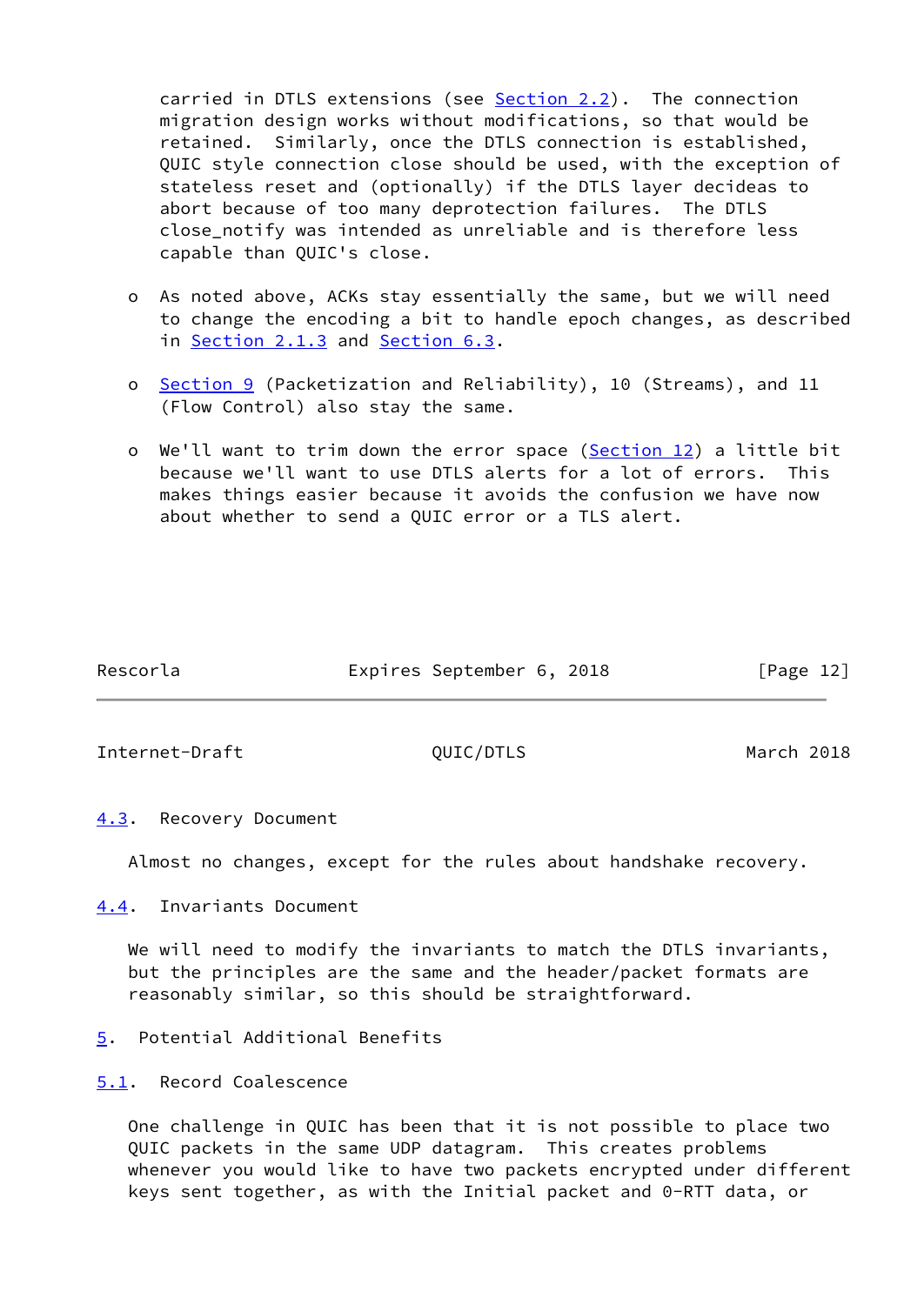with 1-RTT data (which is encrypted) and the Finished message (which is not).

 With DTLS, however, this is straightforward. DTLS has three record header formats:

- o DTLSPlaintext
- o DTLSCiphertext
- o DTLSShortCiphertext

 The first two of these have built-in length field and can therefore be packed more than one to a UDP datagram. This allows for simple piggybacking of records of different types. Obviously, this header engineering could be done for QUIC, but its not something we have done.

<span id="page-14-0"></span>[5.2](#page-14-0). More Straightforward Demuxing

 We have had extended discussions about how to demux QUIC with other UDP protocols which might be on the same 5-tuple (principally for WebRTC). Because the existing cases already use DTLS, carrying QUIC over DTLS obviously makes this easier.

<span id="page-14-1"></span>[6](#page-14-1). Potential Points of Concern

Rescorla **Expires September 6, 2018** [Page 13]

### <span id="page-14-3"></span>Internet-Draft QUIC/DTLS March 2018

## <span id="page-14-2"></span>[6.1](#page-14-2). Record Size/Overhead

 One concern we might have is about record overhead. It's a bit hard to make a straight-up comparison between QUIC and DTLS 1.3 because they make different assumptions about the length of the sequence number field. As noted above, DTLS 1.3 as currently proposed has two different header formats. The longer of the two has a 7 byte header with a 30 bit sequence number and a length field. The shorter is only two bytes with a 12 bit sequence number and no length field. In addition, DTLS 1.3 has a one byte internal content type field that is used to distinguish application data from handshake data and to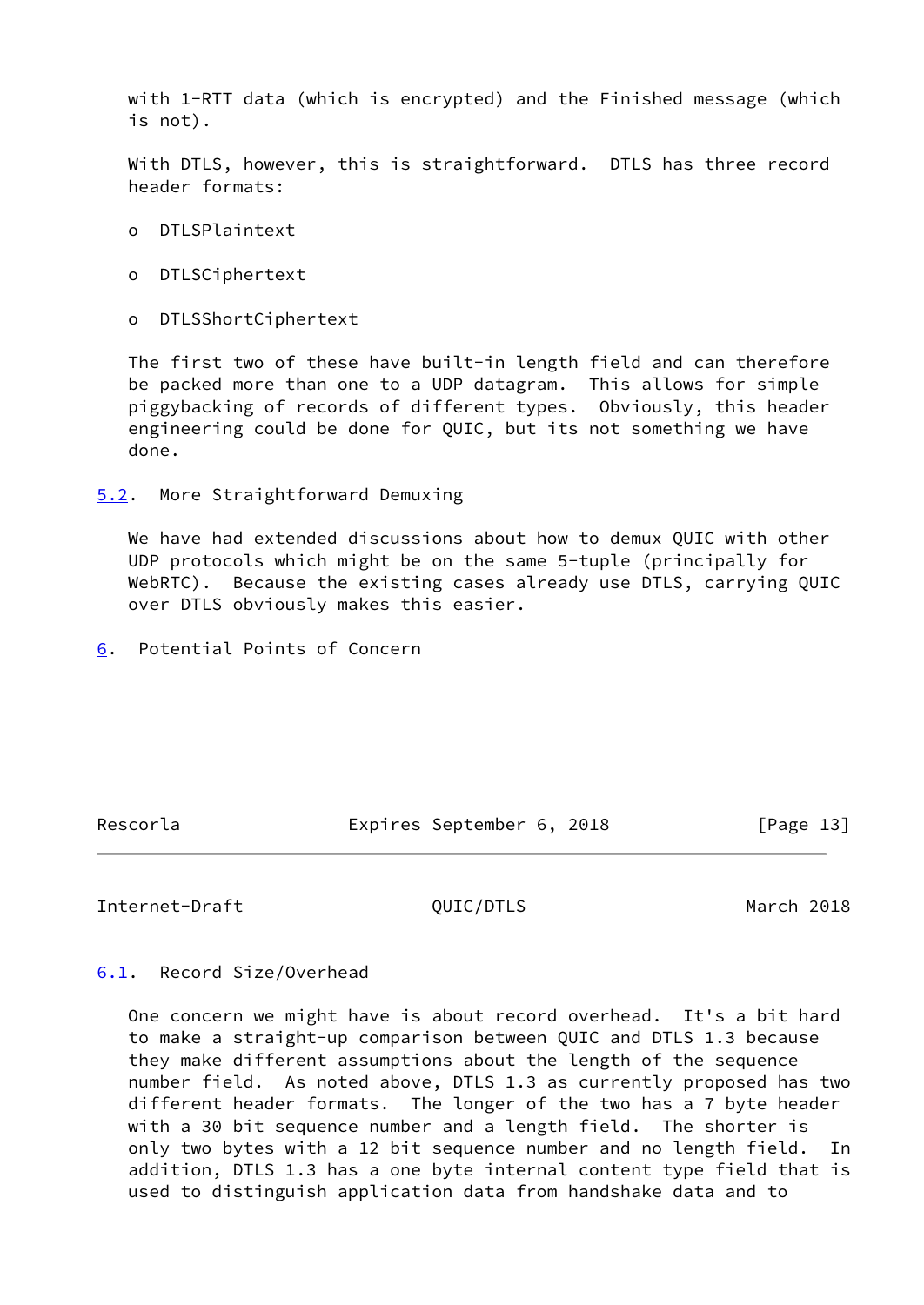support padding.

 DTLS has similar record overheads to QUIC, but with a larger increase in size if a longer sequence number is needed. If that turns out to be a problem, there are alternative designs that could be contemplated.

<span id="page-15-0"></span>[6.2](#page-15-0). Status of DTLS 1.3 Maturity

 DTLS 1.3 is a small delta off of TLS 1.3. In Singapore there were no remaining open issues, and a proposal to go to WGLC once we had more implementation experience, which we are accumulating now, so absent input from QUIC, I would expect DTLS to go to WGLC on London. Note that due to the lower level of inspection of DTLS and the preexisting need for hole-punching (e.g., WebRTC), the last minute middlebox interop issues that delayed TLS 1.3 should not be an issue for DTLS.

 However, conveniently this status allows us to get the small changes described in [Section 3](#page-9-2) in before we close the document. The TLS WG is very interested in coordinating with OUIC - and has many of the same key players - so it should be possible to close these quickly and proceed to DTLS 1.3 WGLC.

 In general, DTLS 1.2 is reasonably widely implemented, though not as widely implemented as TLS. All the major browser stacks already have it to support WebRTC. DTLS 1.3 is less widely supported: NSS has an implementation and I am aware of several in progress implementations. Presumably, stacks will need to update to DTLS 1.3 in order to support WebRTC as well. Having done the DTLS implementations for NSS and Minq, I can report that it's not a huge amount of work once you have TLS 1.3 support.

 One important note here is that unlike the current design, which is very tightly coupled to TLS 1.3, the design proposed here does not depend on DTLS version. Thus, it is possible to have interop with two stacks as long as they support a common version, including DTLS

| Rescorla | Expires September 6, 2018 |  |  |  | [Page 14] |  |
|----------|---------------------------|--|--|--|-----------|--|
|----------|---------------------------|--|--|--|-----------|--|

<span id="page-15-2"></span>Internet-Draft QUIC/DTLS March 2018

 1.2, though of course 0-RTT will not be available unless you have TLS 1.3

<span id="page-15-1"></span>[6.3](#page-15-1). Epoch and ACKs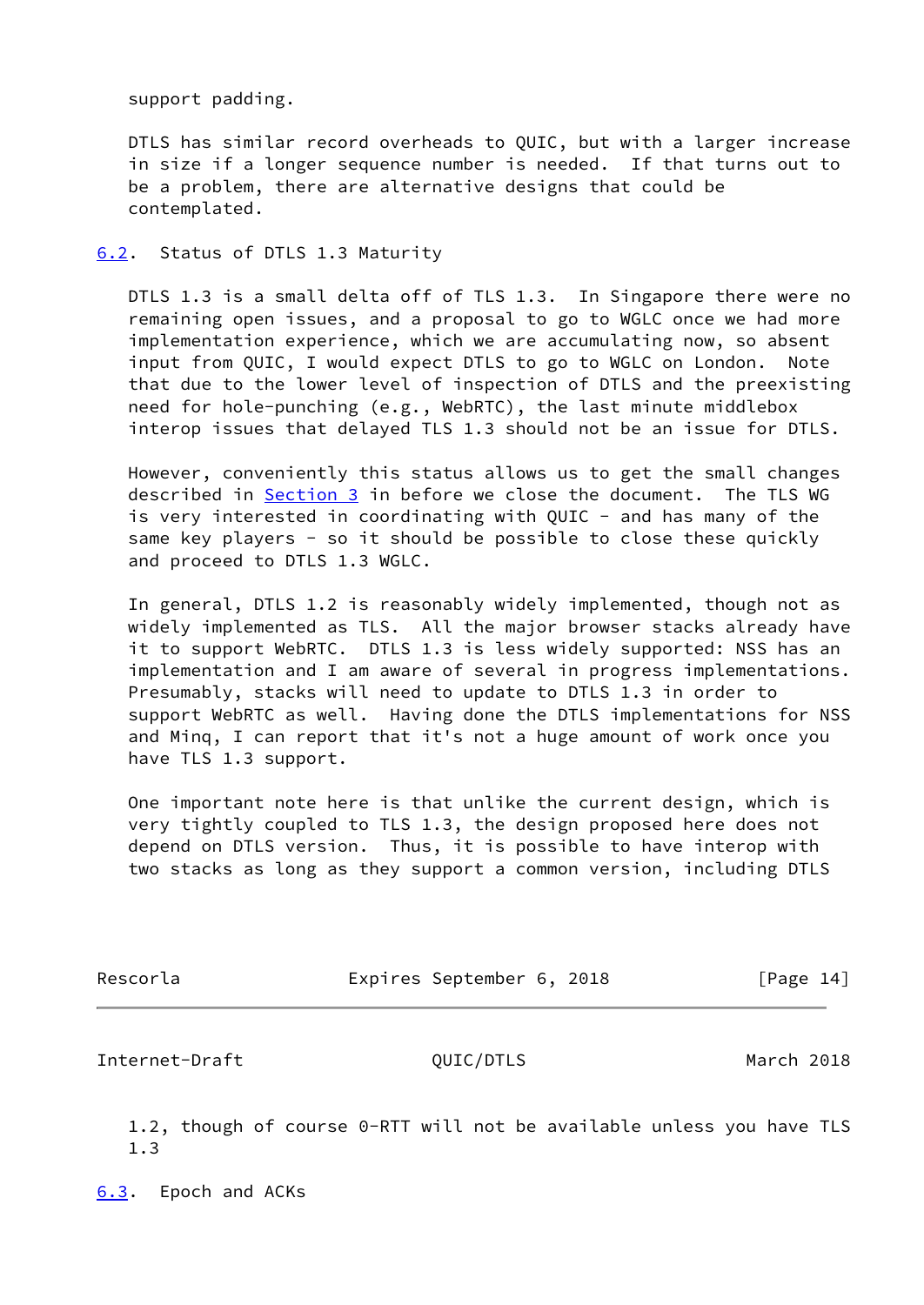DTLS record sequence numbers consist of a 16-bit epoch and 48-bit sequence number pair, with sequence numbers restarting at zero after each epoch change. This would put some stress on the ACK format, but it's easily addressed by having a separate set of ACK blocks for each epoch.

## <span id="page-16-0"></span>[6.4](#page-16-0). Crypto Layer Agility

 One concern I've heard raised is how this affects the ability to swap out the crypto layer. There are pluses and minuses here. The architecture described here is a better fit for swapping in a conventional channel security protocol (e.g., IPsec, etc.) because the layering is very conventional. It is also probably better for swapping in a protocol which has totally out of band key management where you just carry a session identifier in the packets.

 It is is less good for swapping in a simple crypto core (e.g., OPTLS), because those cores don't have their own framing, reliability layers. It's not that onerous to invent one, but you do have to do that. On the other hand, those protocols often also don't have other protocol engineering pieces (e.g., cipher suite and curve negotiation, so they are hard to extend). Another possibility in that case is to move the crypto core into DTLS. For instance we have been looking at adding an OPTLS-style semi-static mode to D/TLS. This has the advantages that you don't need to reinvent the protocol engineering pieces of TLS while giving you crypto core flexibility. See  $[I-D.putman-tls13-preshared-dh]$  $[I-D.putman-tls13-preshared-dh]$  for an example here.

<span id="page-16-1"></span>[7](#page-16-1). WebRTC Binding

 There has been some initial discussion about doing WebRTC with QUIC. This actually slots in quite naturally with a DTLS design. There are two primary structures for WebRTC with QUIC:

- o Replace SCTP with QUIC but continue to carry media over RTP
- o Replace everything with QUIC

 The former is a trivial change: you just do a DTLS handshake but signal (in ALPN or the SDP) that you are doing QUIC instead of SCTP, and carry QUIC over DTLS as expected, using the same DTLS Exporter to generate the SRTP keys.

Rescorla **Expires September 6, 2018** [Page 15]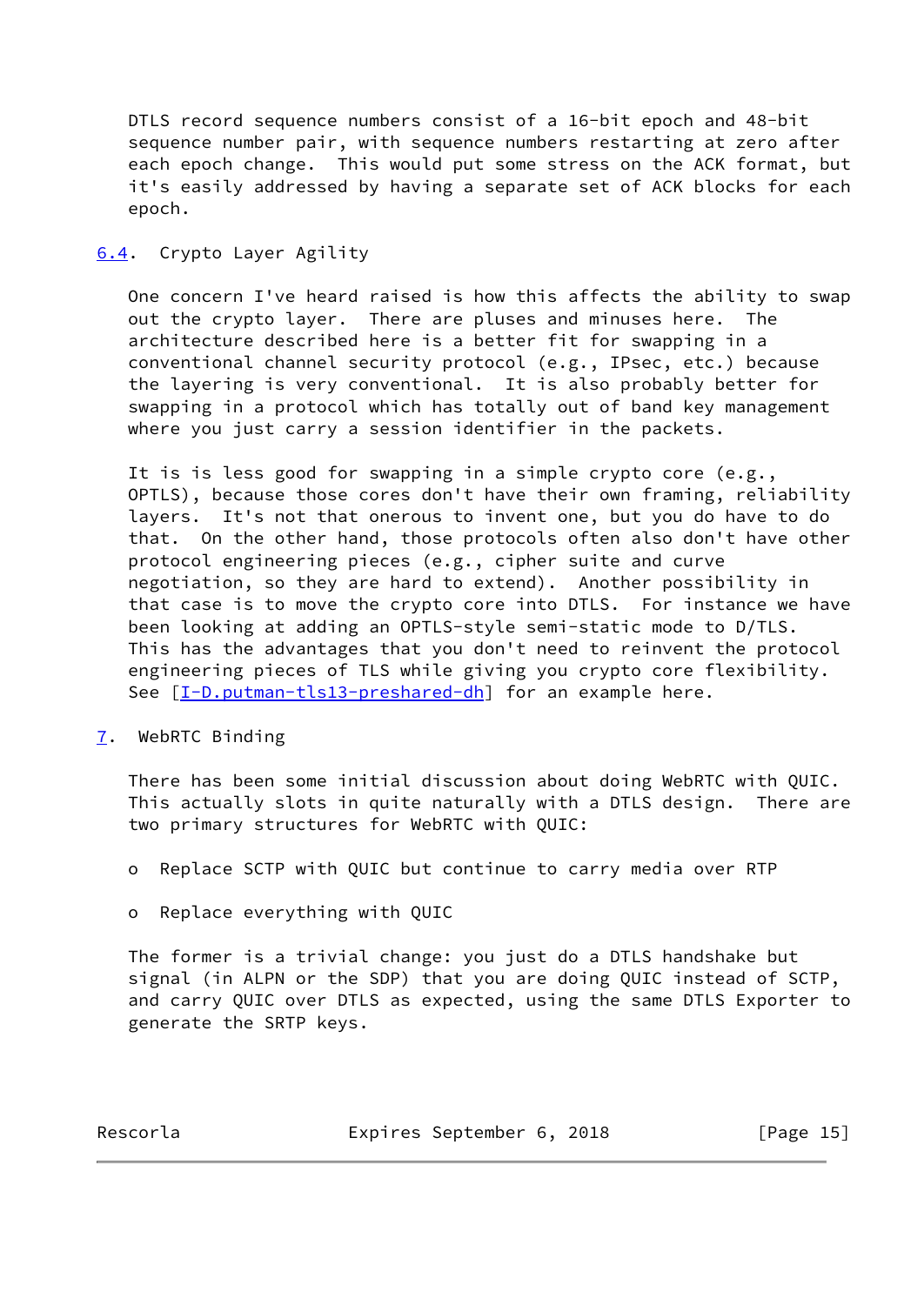<span id="page-17-1"></span> In the second case, you just carry QUIC over DTLS, with whatever media over QUIC binding we invent, and then don't do a DTLS exporter.

<span id="page-17-0"></span>[8](#page-17-0). Implementation Status

 I have implemented the core of this proposal in Minq based on the in progress implementation of DTLS 1.3 for Mint. Handshakes succeed and I can exchange data. I have not yet implemented 0-RTT or resumption (though Mint supports both) and I expect them to be straightforward. The one thing that seems like it might be slightly is exposing the DTLS packet numbers to Minq, but that seems like it's just plumbing. The whole effort took me less than 12 hours and resulted in a net shrinkage of Minq by about 10% (700 lines of code) just from code which was obviously unneeded and in the way, without any attempt to do a real scrub.

<span id="page-17-2"></span>[9](#page-17-2). Security Considerations

No doubt plenty.

<span id="page-17-3"></span>[10.](#page-17-3) References

<span id="page-17-4"></span>[10.1](#page-17-4). Normative References

<span id="page-17-6"></span>[I-D.ietf-quic-tls]

 Thomson, M. and S. Turner, "Using Transport Layer Security (TLS) to Secure QUIC", [draft-ietf-quic-tls-10](https://datatracker.ietf.org/doc/pdf/draft-ietf-quic-tls-10) (work in progress), March 2018.

<span id="page-17-5"></span>[I-D.ietf-quic-transport]

 Iyengar, J. and M. Thomson, "QUIC: A UDP-Based Multiplexed and Secure Transport", [draft-ietf-quic-transport-10](https://datatracker.ietf.org/doc/pdf/draft-ietf-quic-transport-10) (work in progress), March 2018.

<span id="page-17-8"></span>[I-D.ietf-tls-dtls-connection-id]

 Rescorla, E., Tschofenig, H., Fossati, T., and T. Gondrom, "The Datagram Transport Layer Security (DTLS) Connection Identifier", [draft-ietf-tls-dtls-connection-id-00](https://datatracker.ietf.org/doc/pdf/draft-ietf-tls-dtls-connection-id-00) (work in progress), December 2017.

<span id="page-17-7"></span>[I-D.ietf-tls-dtls13]

 Rescorla, E., Tschofenig, H., and N. Modadugu, "The Datagram Transport Layer Security (DTLS) Protocol Version 1.3", [draft-ietf-tls-dtls13-26](https://datatracker.ietf.org/doc/pdf/draft-ietf-tls-dtls13-26) (work in progress), March 2018.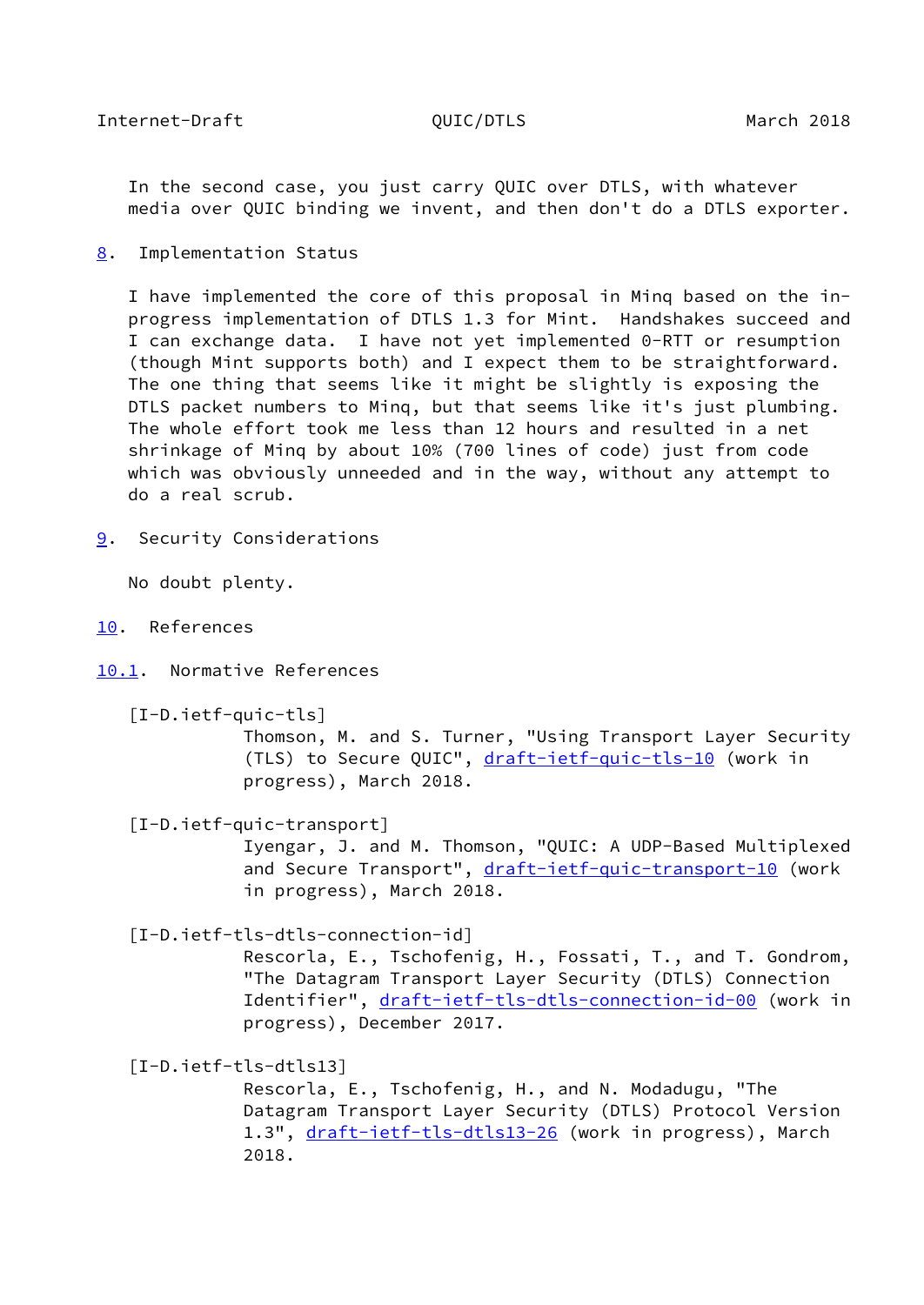<span id="page-18-2"></span><span id="page-18-1"></span> [I-D.ietf-tls-tls13] Rescorla, E., "The Transport Layer Security (TLS) Protocol Version 1.3", [draft-ietf-tls-tls13-26](https://datatracker.ietf.org/doc/pdf/draft-ietf-tls-tls13-26) (work in progress), March 2018.

 [RFC2119] Bradner, S., "Key words for use in RFCs to Indicate Requirement Levels", [BCP 14](https://datatracker.ietf.org/doc/pdf/bcp14), [RFC 2119](https://datatracker.ietf.org/doc/pdf/rfc2119), DOI 10.17487/RFC2119, March 1997, [<https://www.rfc](https://www.rfc-editor.org/info/rfc2119) [editor.org/info/rfc2119](https://www.rfc-editor.org/info/rfc2119)>.

<span id="page-18-0"></span>[10.2](#page-18-0). Informative References

<span id="page-18-3"></span>[I-D.putman-tls13-preshared-dh]

 Putman, T., "Authenticated Key Agreement using Pre-Shared Asymmetric Keypairs for (Datagram) Transport Layer Security ((D)TLS) Protocol version 1.3", [draft-putman](https://datatracker.ietf.org/doc/pdf/draft-putman-tls13-preshared-dh-00) [tls13-preshared-dh-00](https://datatracker.ietf.org/doc/pdf/draft-putman-tls13-preshared-dh-00) (work in progress), January 2018.

Author's Address

 Eric Rescorla RTFM, Inc.

Email: ekr@rtfm.com